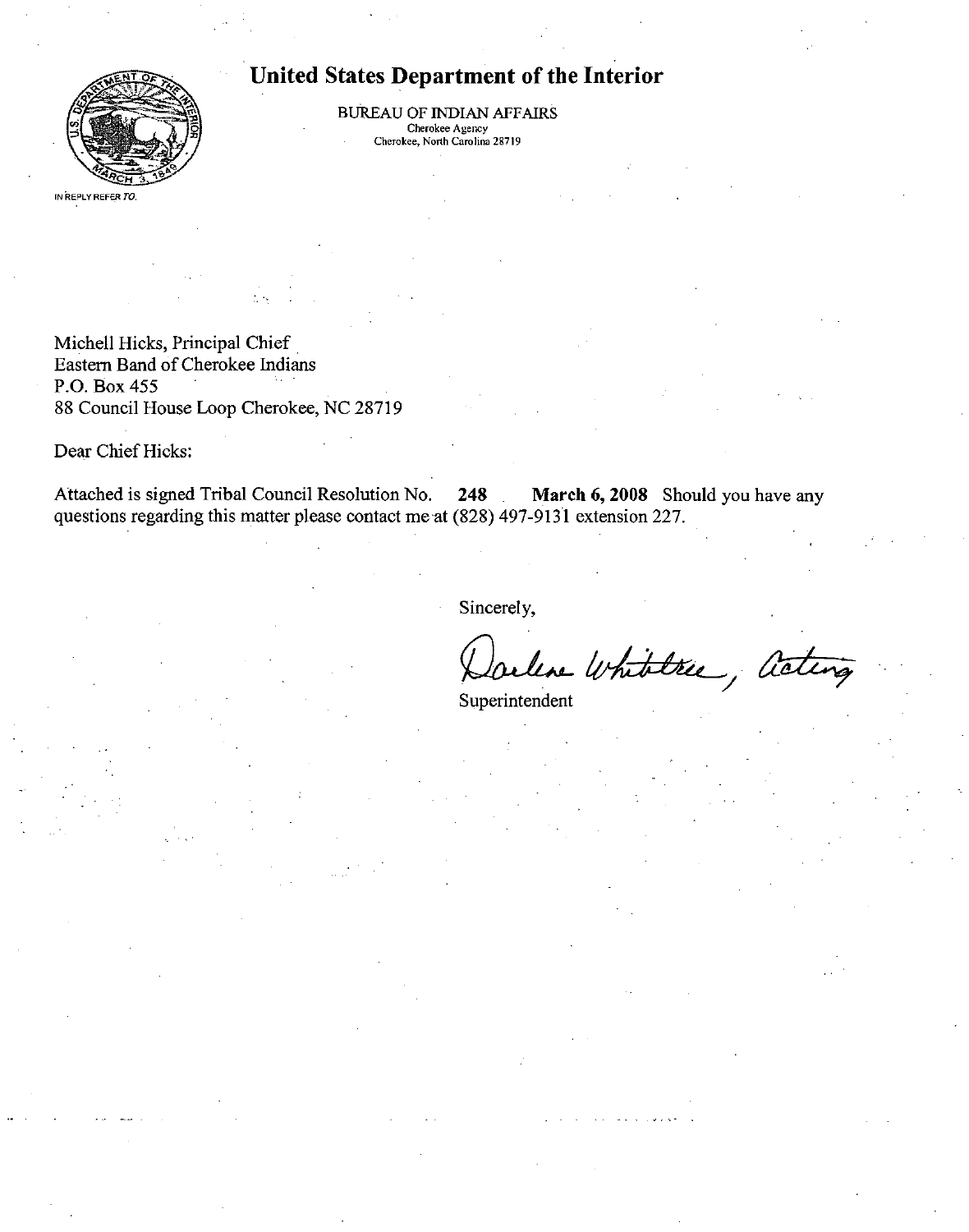

Cherokee Council House Cherokee, Qualla Boundary (NC)

# Date: MAR 0 6 2008

# RESOLUTION NO.  $\frac{\partial^{4}}{\partial}$  (2008)

- WHEREAS, the Eastem Band of Cherokee Indians has the sovereign authority to exclude persons from lands of the Eastem Band in order to protect the integrity, law and order on Tribal lands and territory or the welfare of the members of the Tribe; and
- WHEREAS, the Tribal Council has codified its authority to exclude persons from the lands of the Eastem Band at Chapter 2 of the Cherokee Code; and
- WHEREAS, exclusion authority allows for issuance of a Permanent Exclusion for certain conduct and have been charged by the Cherokee Police for such wrongfril and harmful conduct, all of which are deemed to be a threat to the integrity, law and order on Tribal lands and territory or the welfare of its members; and
- WHEREAS, Higinion Macedo and Teddy Lee Wilson are not a members of the Eastem Band of Cherokee Indians and were currently entering or residing on Tribal lands; and

WHEREAS, a Temporary Exclusion Resolution was passed and amended, and ratified on February 7, 2008, by the Tribal Council of the Eastem Band of Cherokee Indians, and

- WHEREAS, Tribal Council has good reason to believe that Higinion Macedo and Teddy Lee Wilson are a threat to the integrity, law and order on Tribal lands and territory or the welfare of its members by engaging in certain conduct, examples of such conduct are attached to this Resolution as an exhibit; and
- WHEREAS, Tribal Council believes that the threat to this Tribe will diminish if Higinion Macedo and Teddy Lee Wilson are not allowed to remain on lands owned by or held in tmst for the Eastem Band of Cherokee Indians.
- WHEREAS, This resolution for Permanent Exclusion has been served upon Higinion Macedo and Teddy Lee Wilson, attached as an exhibit; and
- NOW THEREFORE, BE IT RESOLVED by the Tribal Council, in Council assembled, with a quorum present and with the number of votes required by Tribal law that Higinion Macedo and Teddy Lee Wilson are hereby permanently excluded from all Tribal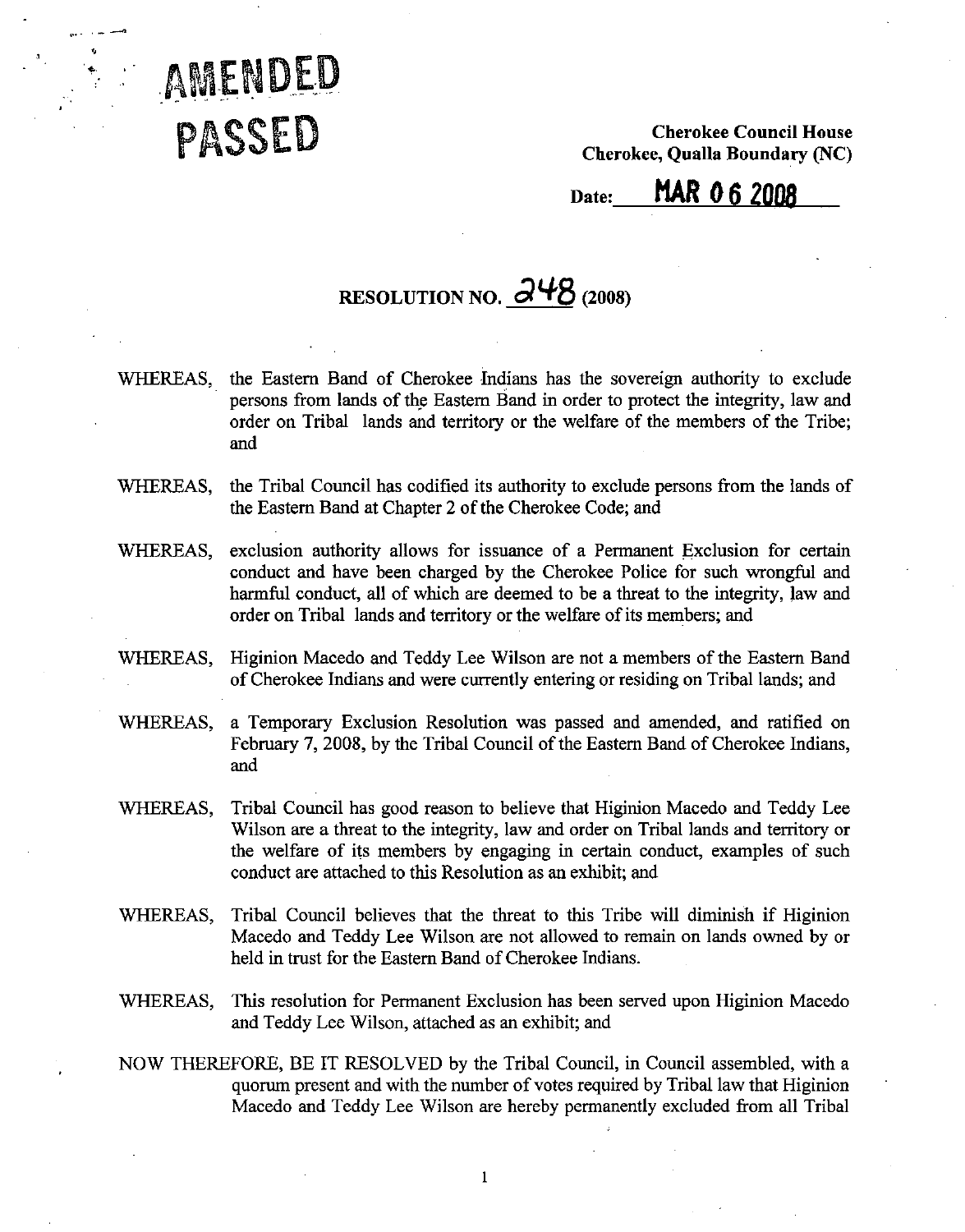lands and IS HEREBY NOTIFIED AND ORDERED TO VACATE ALL TRIBAL LANDS and to remove all personal property from Tribal lands within 48 hours from the date this resolution is ratified. Any personal property remaining on Tribal lands after that period shall become the property of the Tribe.

- BE IT FURTHER RESOLVED that if Higinion Macedo and Teddy Lee Wilson are found on Tribal lands at any time after the effective date of this resolution they shall be in violation of Tribal law and of a lawful order of Tribal Council and a law enforcement officer shall arrest them and take other appropriate legal action against them.
- BE IT FURTHER RESOLVED that this exclusion prohibits Higinion Macedo and Teddy Lee Wilson from entering on or being present on Tribal lands for any purpose EXCEPT AS REQUIRED BY A SUBPOENA issued by the Cherokee Tribal Court or an officer of the Tribe with authority to issue subpoenas.
	- BE IT FINALLY RESOLVED that this resolution shall be effective upon ratification by the Principal Chief

\*\*AMENDMENT: Replace 'permanent' with continues the Temporary Banishment until the next regularly scheduled session of Tribal Council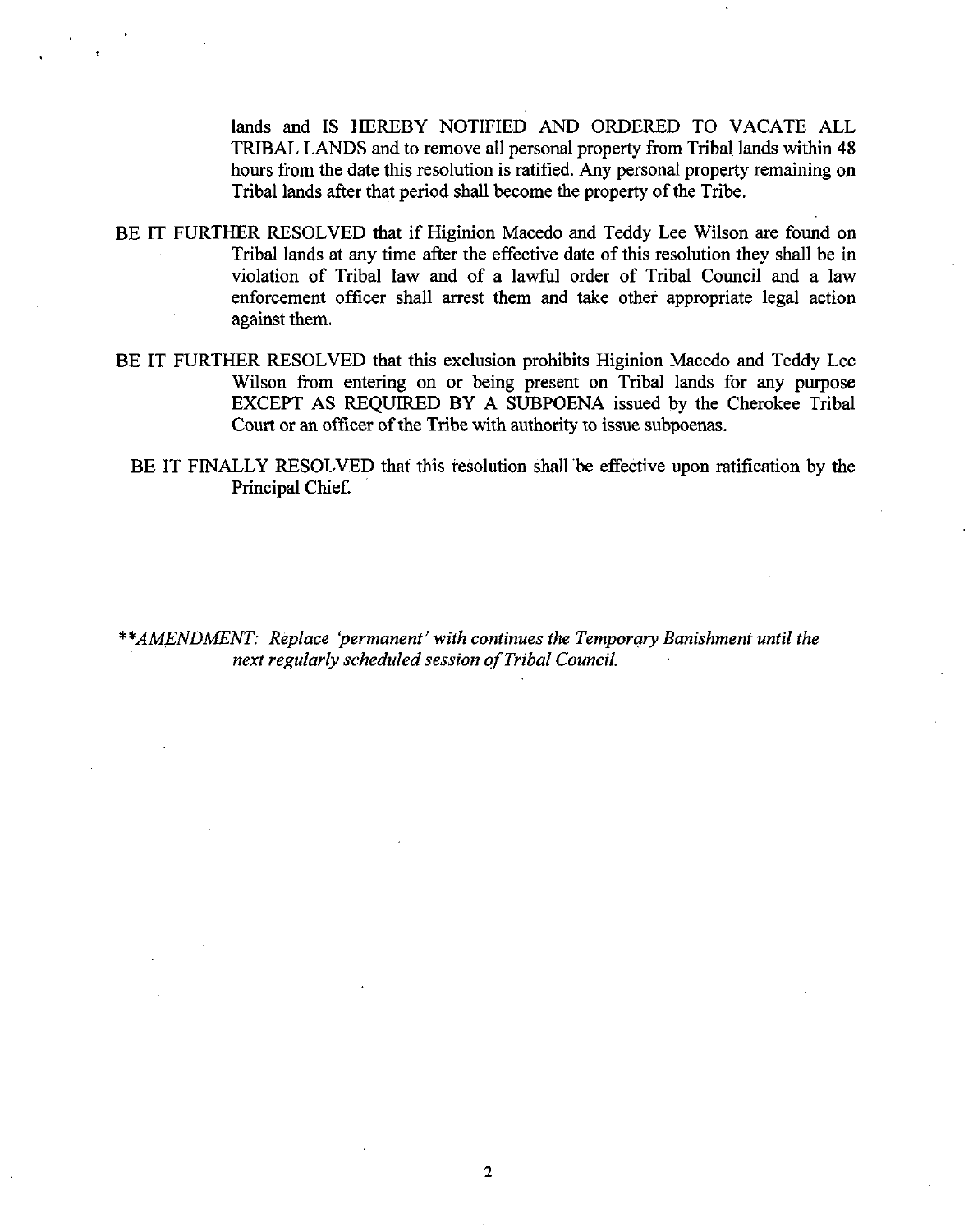# Amendment:

Extend temporary banishment until April Council session.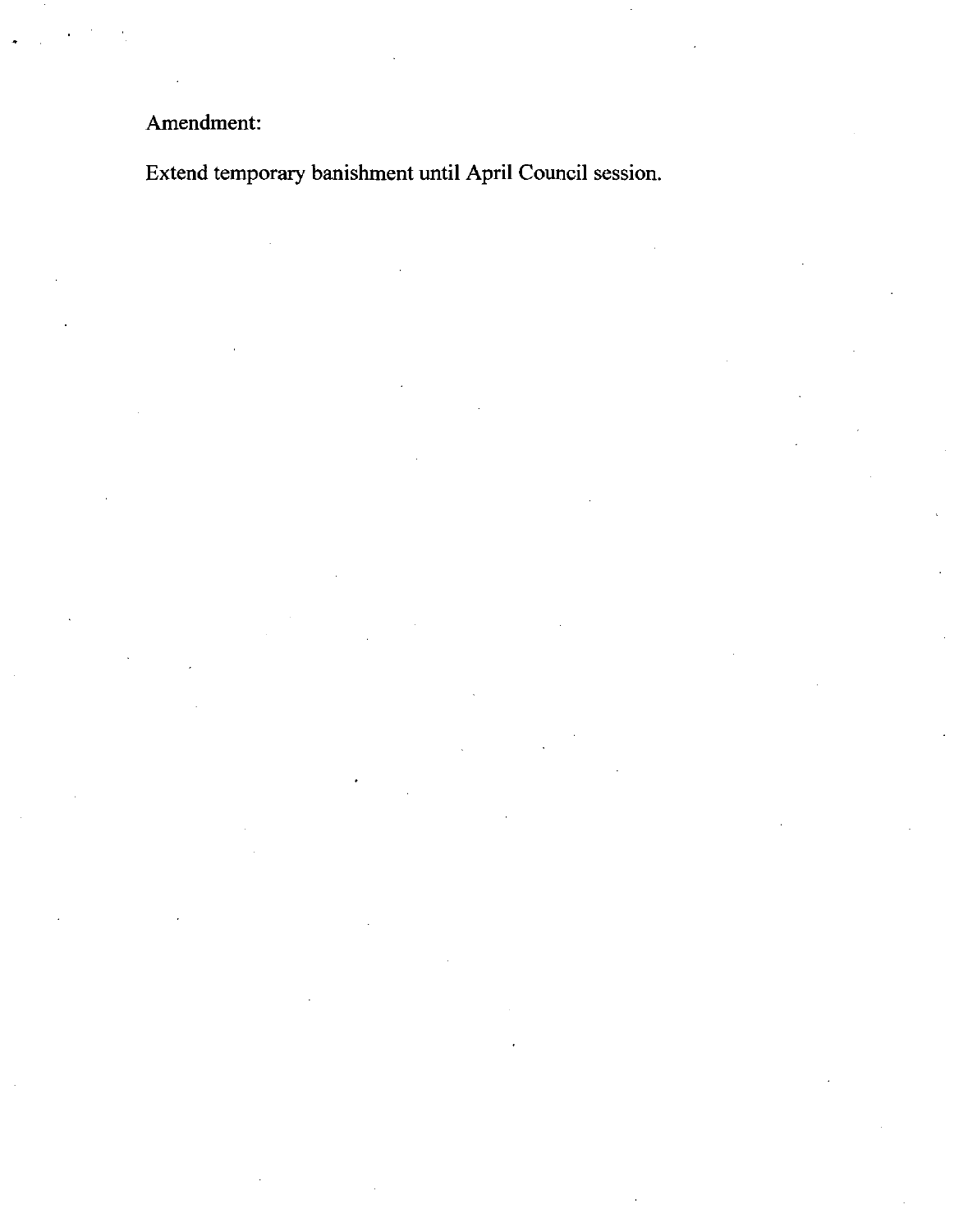### Chapter 2 EXCLUSION POWERS OF TRIBE\*

\*Cross references: Civil procedure, cfi. 1; exclusion or rejection of individuals for Tribal gaming, § 16-9.01 et seq.; enrollment, ch. 49; Tribal government, ch. 117.

Sec. 2-1. Power to exclude.

Sec. 2-2. Tribal Council proceedings.

Sec. 2-3. Notice and legal defense rights.

Sec. 2-4. Terms of exclusion.

Sec. 2-5. Votes required for exclusion.

Sec. 2-6. Enrolled members: permanent exclusion.

Sec. 2-7. Request for exclusion action.

Sec. 2-8. List of convictions for which exclusion is a punishment.

Sec. 2-9. Emergency temporary exclusion.

### Sec. 2-1. Power to exclude.

- (a) The Tribal Council shall have the power to exclude enrolled Tribal members for sexual offenses against minors and for convictions for trafficking in controlled substance under Chapter 14 of the Cherokee Code. Tribal Council shall also have the authority to exclude enrolled Tribal members for violations of state and federal law where such offenses would constitute trafficking in controlled substance under the Cherokee Code if committed within the territory of the Eastern Band of Cherokee Indians.
- (b) The Tribal Council shall have the power to exclude other persons from Cherokee trust lands when necessary to protect the integrity and law and order on Tribal lands and territory or the welfare of its members.
- (c) The Tribal Council shall have the power to exclude from or prohibit operation of a business on Cherokee trust lands or specific locations thereon, if the business threatens the health, safety or welfare of Tribal members or Tribal natural resources due to spills, accidents, illegal dumping, or other unauthorized releases of hazardous materials into the environment.

Notwithstanding any other provision of law, the Tribe reserves its sovereign immunity and shall not be liable for claims of loss, damage or injury resulting from exclusions.

(Ord. No. 92, 5-5-1994; Ord. No. 271, 7-24-1996; Ord. No, 630, 2-1-2007; Ord. No. 589, Art. Ill, 2-8-2007)

#### Sec. 2-2. Tribal Council proceedings.

The Tribal Council shall exercise its power to exclude persons from Cherokee trust lands only in open session of the Council. Nothing in this section shall prohibit the issuance of Writs of Emergency Temporary Exclusion under 2-9 or the exclusion of persons under 2-3(f).

(Ord. No, 92, 5-5-1994; Ord. No. 589, Art. Ill, 2-8-2007)

Sec. 2-3. Notice and legal defense rights.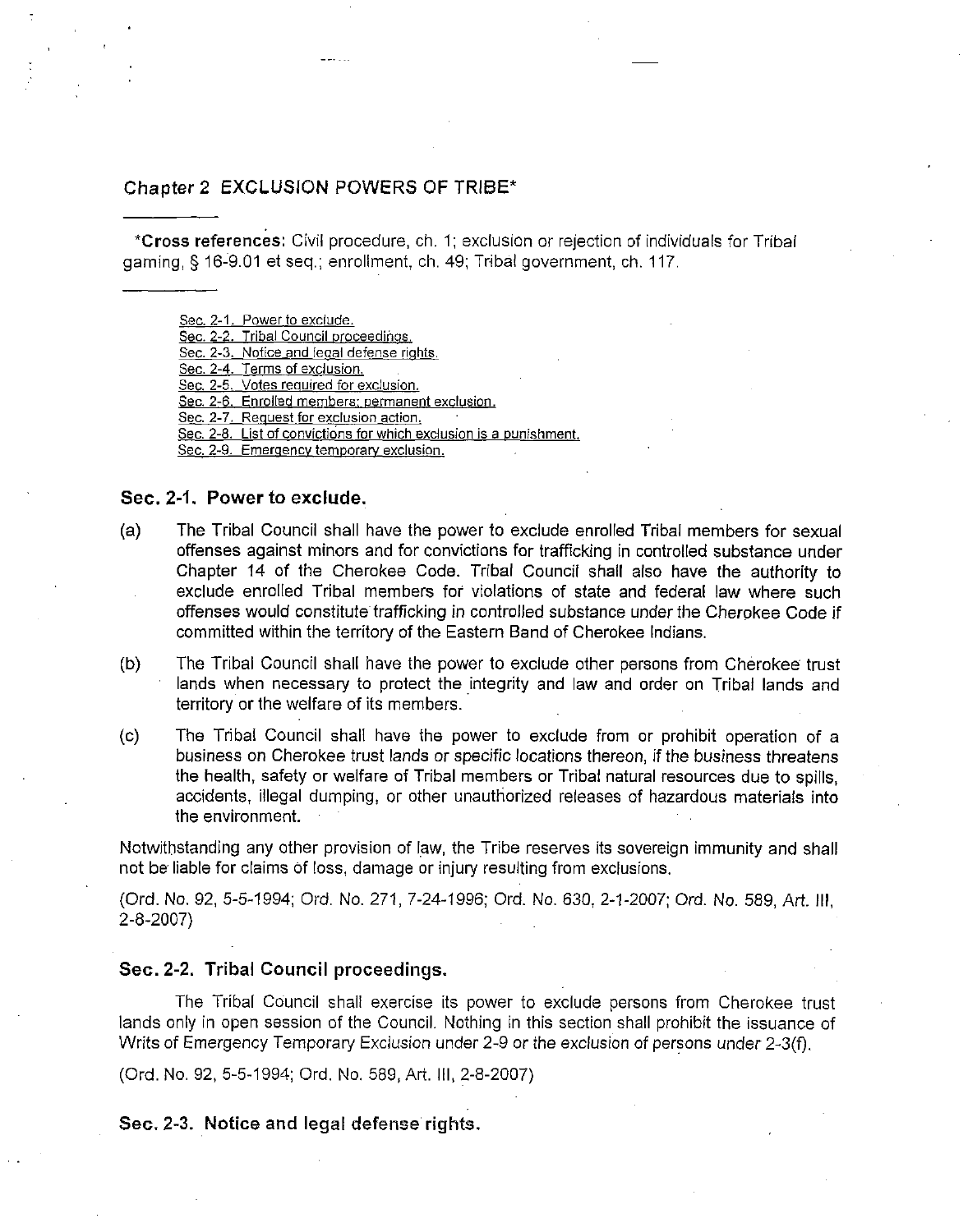- (a) The Tribal Council shall provide reasonable notice to all persons over whom it exercises the power of exclusion, together with hearing before the Tribal Council.
- (b) The Tribal Council shall provide not less than ten calendar days written notice to such persons prior to hearing. For good cause shown, the Council can waive the ten-day period and exclude immediately.
- (c) Such persons shall be provided with a written statement of the grounds for the proposed exclusion at the same time notice of the hearing is served upon them.
- (d) Such persons shall have the right to appear in person before the Tribal Council, to be represented by legal counsel before the Tribal Council, to require all testimony to be under oath at such hearing, to subpoena witnesses in their behalf for such hearing, to confront or question witnesses bringing exclusion actions against them to the Tribal Council or testifying against them in such hearing.
- (e) Notice of exclusion hearings shall specify the duration of exclusion proposed for each individual.
- (f) Any person convicted of trafficking in controlled substance under Chapter 14 of the Cherokee Code shall not be allowed to enter the territory of the Eastern Band of Cherokee Indians until a hearing on exclusion is held by the Tribal Council. Such hearing shall, if possible, be held prior to their release from custody.

(Ord. No, 92, 5-5-1994; Ord, No. 271, 7-24-1996; Ord. No, 589, Art. \\\, 2-8-2007)

### Sec. 2-4. Terms of exclusion.

The Tribal Council may exclude persons from Cherokee trust lands for limited periods of time, indefinite periods of time or permanently,

(Ord. No, 92, 5-5-1994)

### Sec. 2-5. Votes required for exclusion.

- (a) Exclusion of any person from Cherokee trust lands for a limited period of time not exceeding 90 days shall require a majority vote of the entire Tribal Council.
- (b) Exclusion of any person from Cherokee trust lands for more than 90 days or for an indefinite period of time shall require a two-thirds vote of the entire Tribal Council,
- (c) Permanent exclusion of any person from Cherokee trust lands shall require a three-fourths vote of the entire Tribal Council,
- (d) In this section, "a- vote of the entire Tribal Council" means that the vote shall be calculated in the proportion of the number of Tribal Council members present at the exclusion hearing; provided, however, that not all Tribal Council members have to be present or vote at the hearing to satisfy this section, so long as not fewer than seven Council members are present and voting.

(Ord, No,,92, 5-5-1994; Ord, No, 530, 1-6-2005)

#### Sec. 2-6. Enrolled members; permanent exclusion.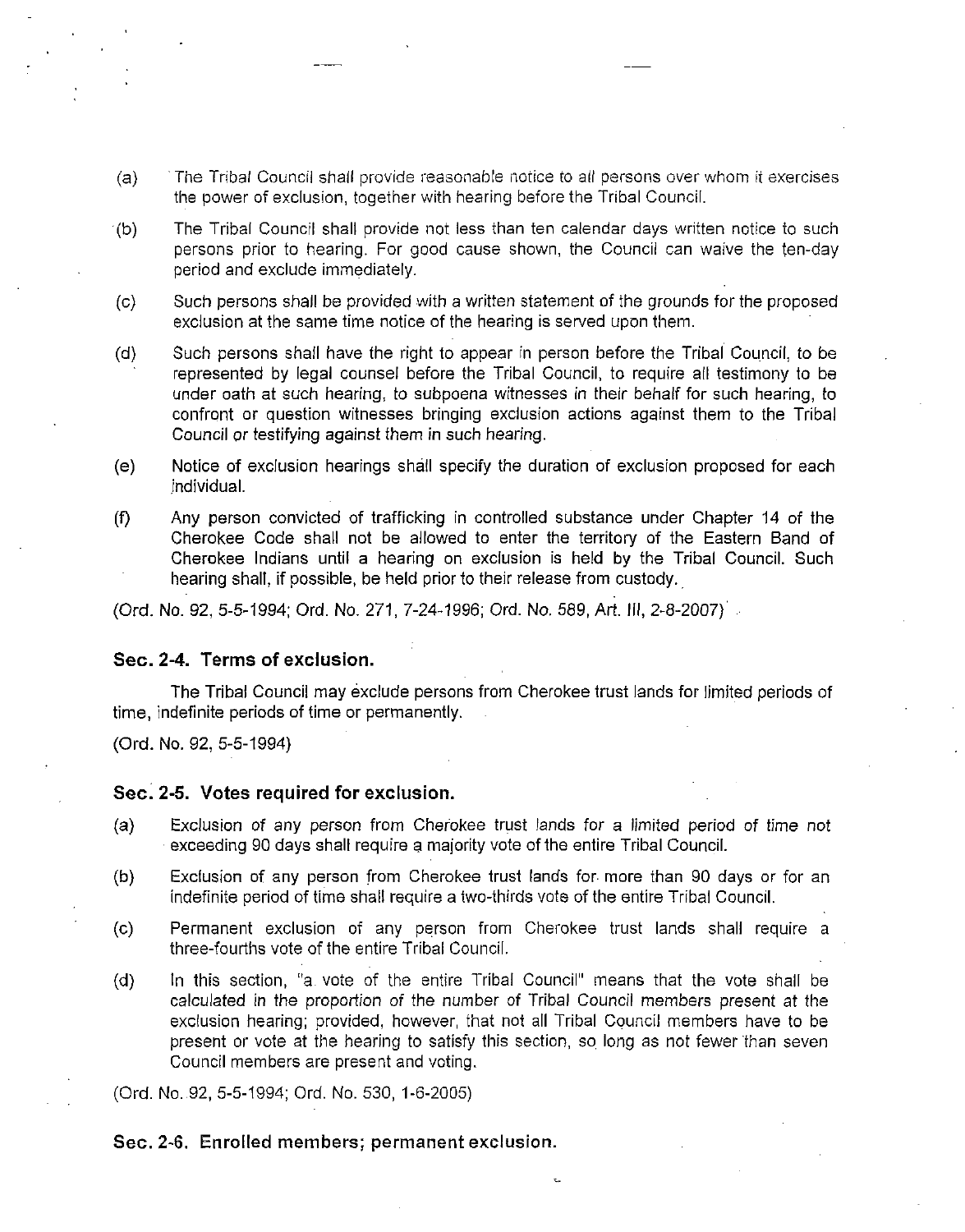if an enrolled Tribal member is permanently excluded from Cherokee trust lands, then the member's name shall be removed from the membership roll of the Tribe, and ail privileges pertaining thereto shall immediately be suspended indefinitely. The removal of the person's name from the roll shall be submitted to the Superintendent of the Eastern Cherokee Agency for approval by the Secretary of the Interior or his authorized representative,

(Ord, No. 271, 7-24-1996)

## Sec. 2-7. Request for exclusion action.

The persons with standing to bring a request to the Tribal Council for an exclusion action against a person who is subject to this Chapter are:

- (1) The Principal Chief.
	- (2) The Vice Chief.
- (3) Members of the Tribal Council.
- (4) The Chief of the Cherokee Police Department.
- (5) The Tribal Prosecutor.

(Ord. No, 271, 7-24-1996; Ord, No. 757, 5-16-2001; Ord. No. 589, Art. Ill, 2-8-2007)

#### Sec. 2-8. List of convictions for which exclusion is a punishment

The Clerk of Cherokee Court shall semiannually provide Tribal Council with a list of all persons convicted of crimes during the preceding six months in which banishment is provided by statute. The list shall be transmitted no later than January 31, 2007 and every six months thereafter. The initial list shall include all persons convicted since April 1, 2000.

(Ord. No, 589, Art, III, 2-8-2007)

## Sec. 2-9. Emergency temporary exclusion.

 $(a)$  Definitions. For the purpose of this section the following definitions shall apply:

- (1) .Officer: A sworn law enforcement officer of the Cherokee Police Department or any other law enforcement officer with the responsibility of enforcing Cherokee Law under authority of this code or a mutual aid agreement.
- (2) Cherokee Officer: A sworn law enforcement officer of the Cherokee Police Department only,
- (3) Drug Offense: Any act which would violate the provisions of Article XVI of Chapter 14 of the Cherokee Code committed within the territorial jurisdiction of the Eastern Band of Cherokee Indians, whether or not the Cherokee Court has jurisdiction over the individual committing the offense. Considering all appropriate aggravating factors which may be present, the term "Drug Offense" shall not include any act which would be punished as a class D offense under Cherokee law,
- (4) Non-member: Any person not officially enrolled as a tribal member in the Eastern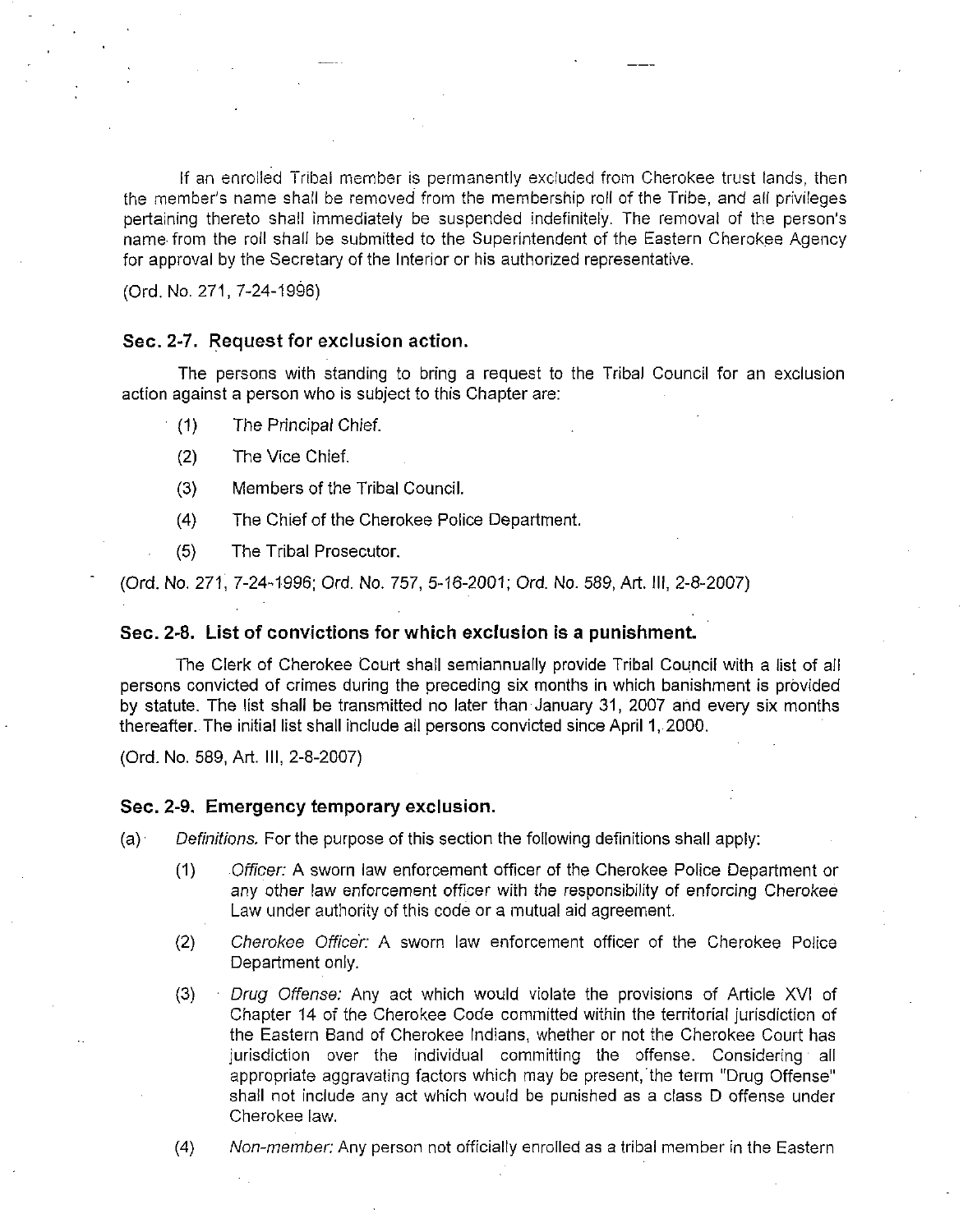#### Band of Cherokee Indians

- (5) Designated Official: An individual designated by Cherokee Law to enforce the provisions of this section by issuing Writs of Emergency Temporary Exclusion. Any magistrate of the Cherokee Court shall be a designated official for the purposes of this Chapter.
- (6) . Writ of Emergency Temporary Exclusion (Writ): A legally binding order issued by the designated official exercising the power of exclusion of Tribal Council excluding a non-member from the Cherokee Trust lands. The Writ shall clearly state on its face the date, time and location of the next scheduled Tribal Council session. Unless renewed by a vote of the Tribal Council in open council, the Writ shall expire at the end of the next regulariy scheduled Tribal Council meeting following its issuance,
- (b) When a Law Enforcement Officer has probable cause to believe that a non-member has committed a Drug Offense, the officer shall bring the non-member before the designated official without unnecessary delay to determine whether a Writ of Emergency Temporary Exclusion is necessary to protect the integrity and law and order on Tribal lands and territory or the welfare of its members. The commisision of any Drug Offense by a non-member shall constitute a per se threat to the integrity and law and order on Tribal lands and territory or the welfare of its members.
- (c) The officer shall complete a sworn, written application for Writ of Emergency Temporary Exclusion. The application shall contain a written statement of the essential facts constituting the Drug Offense, If the application establishes probable cause to believe that a Drug Offense has been committed by a non-member, the designated official must issue Writ of Emergency Temporary Exclusion, Without exception, a copy of the application and Writ and any appropriate information considered by the Designated Official shall be transmitted to the English Clerk of Tribal Council no later than the beginning of the next scheduled Tribal council or 72 hours after the application was considered, whichever is sooner.
- (d) ' Any Cherokee Officer shall be authorized to execute a Writ of Emergency Temporary Exclusion upon a named non-member. The Cherokee Officer shall execute the Writ by serving a copy of the Writ and application upon the non-member and transporting the non-member to any location outside the territorial jurisdiction of the Eastern Band of Cherokee Indians,
- (e) The issuance and execution of a Writ of Emergency Temporary Exclusion shall be independent of any criminal charges filed against the non-member in Cherokee Court or any other jurisdiction.
- (f) Regardless of whether a writ is issued, the non-member shall be given notice of the next scheduled meeting of Tribal Council and the application and writ shall be placed upon the agenda, A decision by the Designated Official regarding probable cause shall not be binding on Tribal Council and hearing before Council shall require a de novo review of all appropriate facts and determinations. If no Writ is issued upon application, the Tribal Council may review the facts and hold a proceeding for non-emergency exclusion. At the designated meeting or any subsequent scheduled meeting, Tribal Council may renew the Writ until the next scheduled session, complete the process of formal exclusion under this chapter, or decline to take further action.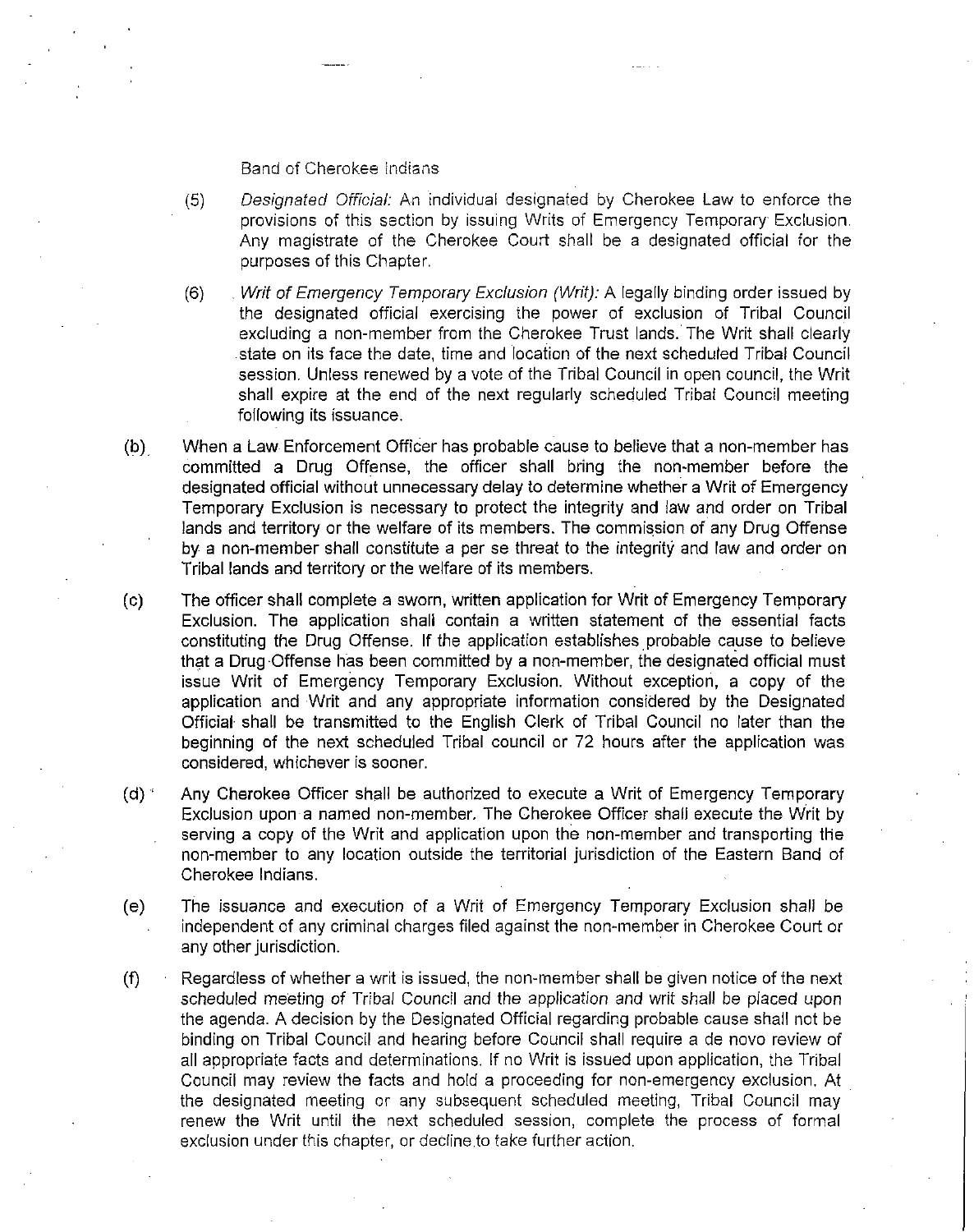(g) The requirements of Cherokee Code Sections 2-2, 2-3, 2-4, 2-5, and 2-7 shall not apply to Writs of Temporary Emergency Exclusion issued under this section, but shall apply to all subsequent proceedings before Council,

(Ord. No, 589, Art. Ill, 2-8-2007)